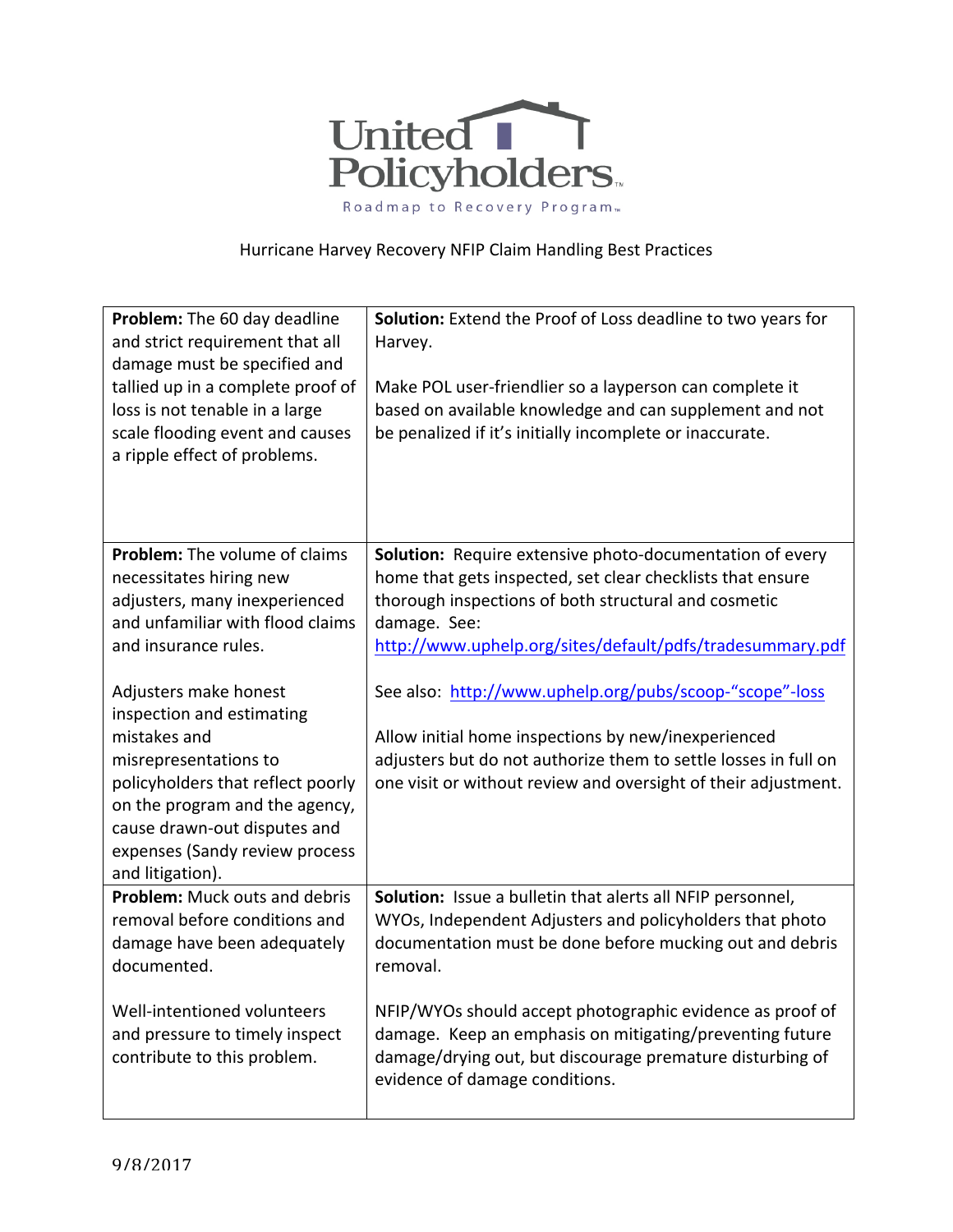| Problem:<br>Xactimate/computerized<br>estimating chronically leads to<br>lowball estimates. Contractor                                                                                                             | Solution: Avoid ever letting Xactimate (or similar cookie<br>cutter estimating software) alone determine the settlement<br>amount offered to the insured.                                                                                                                           |
|--------------------------------------------------------------------------------------------------------------------------------------------------------------------------------------------------------------------|-------------------------------------------------------------------------------------------------------------------------------------------------------------------------------------------------------------------------------------------------------------------------------------|
| repair homes, not computers.<br>Strive to establish a template<br>for loss inspections and<br>estimates (scopes of loss) that                                                                                      | Software programs routinely undervalue losses and unless an<br>adjuster really knows how to use them to override defaults<br>and input sufficient details to generate an accurate report.<br>See UP publication: Xactimate Demystified.                                             |
| will allow NFIP/WYO/IA<br>generated scopes/estimates to<br>be compared side by side with                                                                                                                           | If the agency feels it must use a computerized tool - address<br>the problem described above.                                                                                                                                                                                       |
| estimates generated by experts<br>retained by or for the<br>policyholder.                                                                                                                                          | Retain unbiased experts, respect them, don't impose<br>arbitrary quotas or unrealistic limits on how much they get<br>paid per report.                                                                                                                                              |
| Problem: Scope of earth<br>movement exclusion is too<br>broadly construed, which<br>causes unnecessary conflict.                                                                                                   | <b>Solution:</b> Adjuster training that teaches that foundation<br>damage is covered if proximately caused or exacerbated by<br>flood, and the NFIP and its agents have the burden of proof<br>to show pre-existing if denying on that basis.                                       |
| Problem: Policyholders get<br>frustrated because they don't<br>have access to information<br>about the status of the<br>investigation and adjusting of<br>their claim and the basis for the<br>offered settlement. | Solution: Every claim payment or denial should include an<br>explanation of the basis for your reasoning. Set up a system<br>for providing periodic status reports - online is how many<br>carriers do it today, but that's probably not tenable with<br>NFIP's existing resources. |
|                                                                                                                                                                                                                    | Rotating adjusters create frustration when there's a lack of<br>consistency/continuity in claim decisions and claim status.                                                                                                                                                         |
|                                                                                                                                                                                                                    | Inform insureds that upon written request, the NFIP (and/or<br>adjuster) will provide copies of reports, measurements, and<br>loss adjustment notes to policyholder within 15 days. Source:<br>CA Ins. Code sec. 2071, Requirements if Loss Occurs.                                 |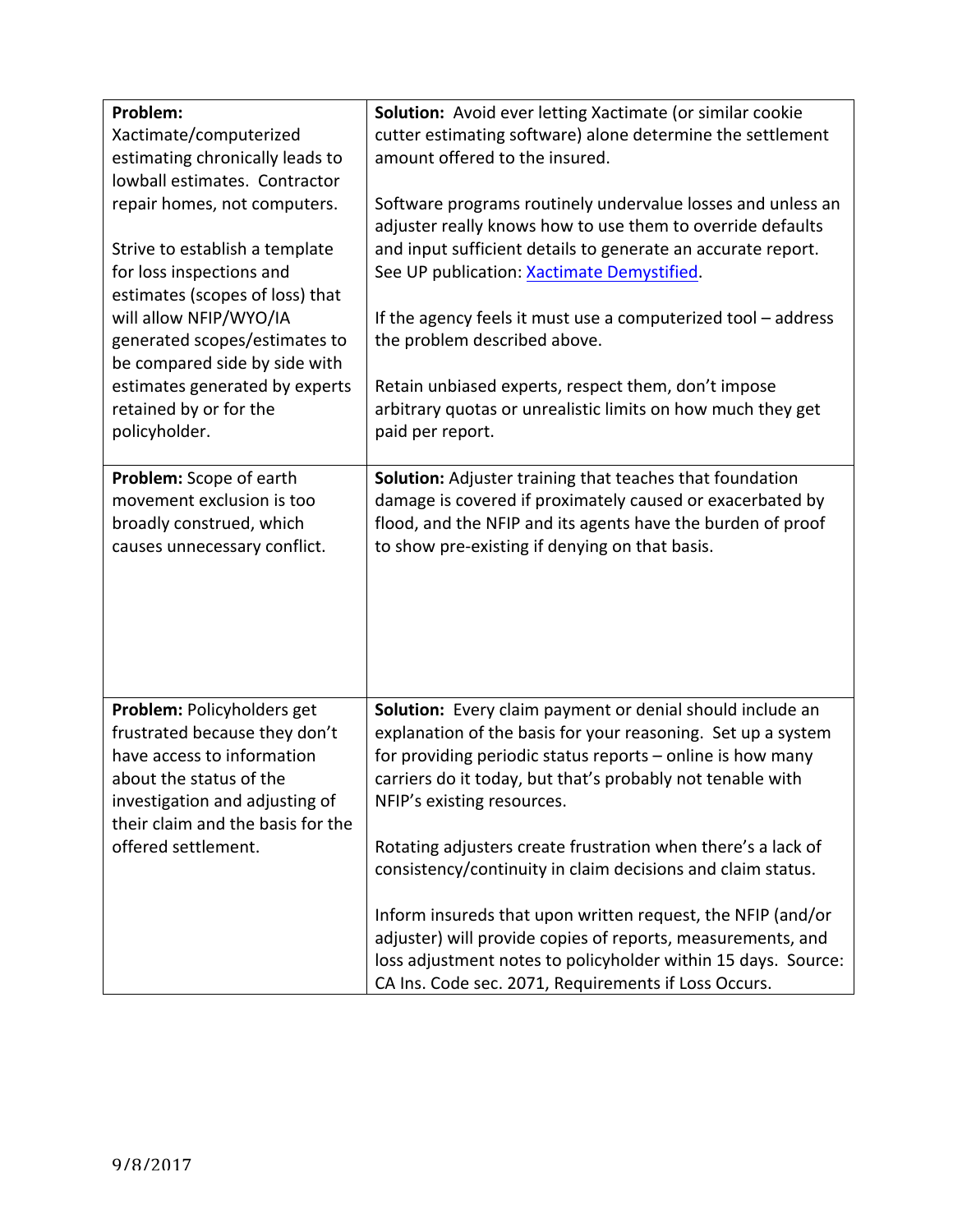| Problem: Independent<br>Adjusters have a perception<br>that the NFIP debt and some<br>kind of "overpayment penalty"<br>exposes them to personal<br>financial responsibility. This<br>causes them to err on the low,<br>not high side when estimating<br>benefits owed. | Solution: Issue a clarifying bulletin and establish equal<br>penalties for low and inflated estimating. Protect the NFIP<br>and FEMA from being tagged for misconduct by<br>IAs/WYOs/Examiners/Claim Servicers. Proactively remove<br>bad actors, penalize lowballing, and prosecute fraud.                                                                                                                                                                                               |
|------------------------------------------------------------------------------------------------------------------------------------------------------------------------------------------------------------------------------------------------------------------------|-------------------------------------------------------------------------------------------------------------------------------------------------------------------------------------------------------------------------------------------------------------------------------------------------------------------------------------------------------------------------------------------------------------------------------------------------------------------------------------------|
| Problem: WYO/vendor<br>immunity for fraudulent<br>adjusting practices has<br>subjected the NFIP and FEMA to<br>criticism in the media, Congress<br>and among policyholders.                                                                                            | Solution: Use whatever authority FEMA has to remove that<br>immunity so WYOs and vendors have the same accountability<br>as any other private insurance entity.                                                                                                                                                                                                                                                                                                                           |
| Problem: Policyholder<br>frustration/disappointment,<br>unreasonable expectations,<br>misinformation, suspicious<br>mindset created by<br>unscrupulous repair/claim/legal<br>professionals soliciting their<br>business.                                               | Solution: Issue payment advances as soon as practicable<br>with explanations of how you calculated it and which<br>category it is under<br>Provide regular status reports, keep policyholders apprised/<br>informed on status and basis for adjustment decisions,<br>provide an ombudsman who has access to their claim file and<br>can answer questions when adjusters rotate out.                                                                                                       |
| Problem: Disputes over scope<br>and cost of repairs are common.<br>Resolving them inexpensively is<br>in everyone's best interest. No<br>need for courts to resolve them.                                                                                              | Solution:<br>NFIP appeal unit needs to have independence or tap into an<br>outside entity/process<br>Engage UP, the IAUA (Insurance Appraisers and Umpires<br>Association) and industry stakeholders to build an efficient,<br>fair and cost-effective flood claim dispute appraisal process.<br>Mediation and Appraisal are two established processes that<br>can serve as an independent review and dispute resolution<br>alternative to litigation and/or an appeal process that lacks |